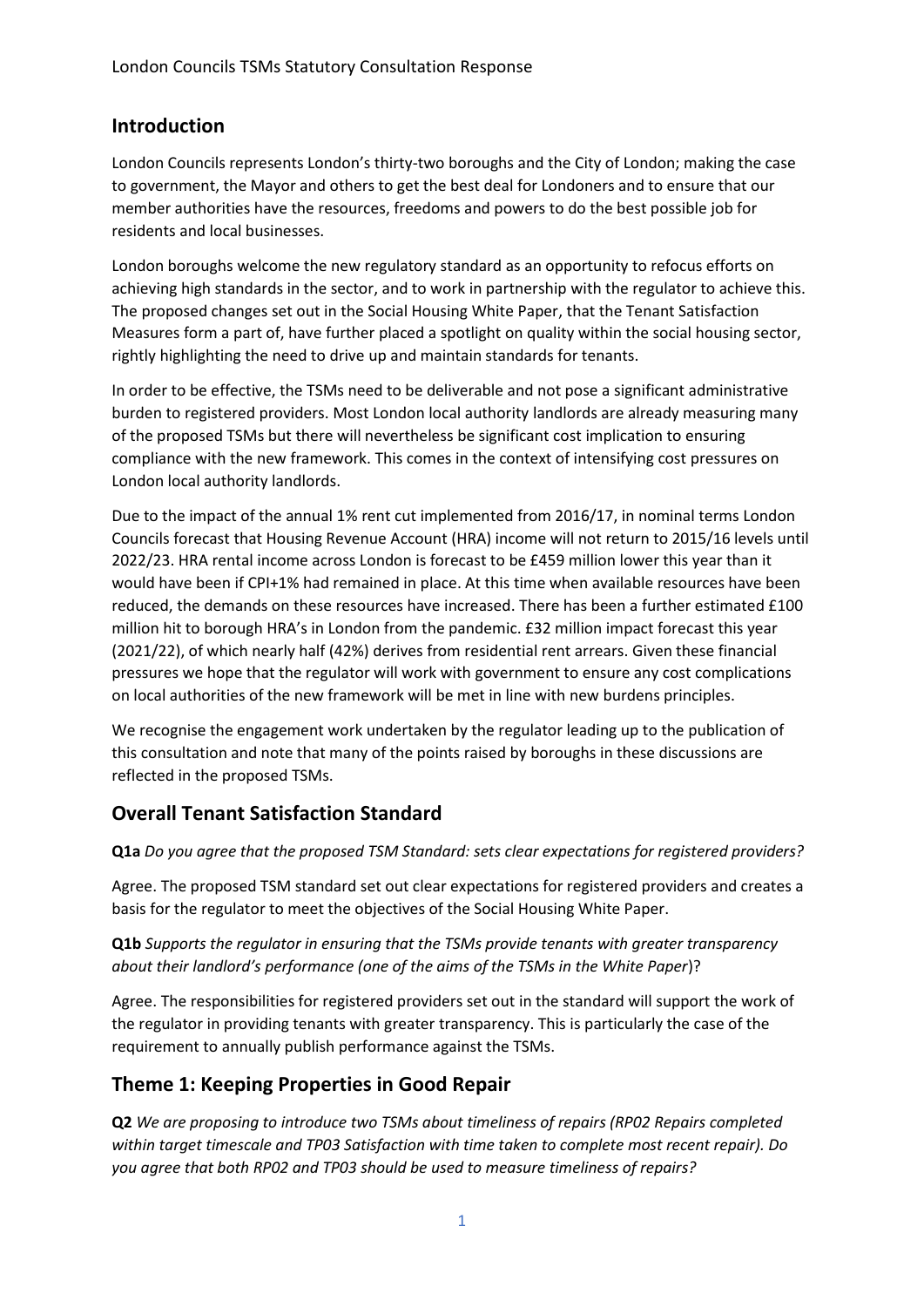Agree. The inclusion of both measures is important to achieve a balanced view of a landlord's performance on repairs. While it is important to measure landlords' performance against their own targets, tenants will undoubtedly be more concerned with the general timeliness of repairs being completed rather than whether internal targets are met. As such the perception question TP03 is important to properly capture tenant satisfaction. We would however note that how a resident defines a repair versus the landlord's definition could produce a mismatch between the results of both measures. For example, a landlord would define a complex issue such as leak to consist of multiple different repairs (stop the leak, repair the damage etc.), each with their own associated target timeframe for completion, while the tenant would regard only the final outcome as completion.

While the proposed timescale measure is superior to a 'right first time' based question it is important to note that registered providers will have adopted different timescales, meaning RP02 may not provide a useful comparison of landlord performance if timescale differ significantly. We therefore support the requirement to publish target timescales as a means of providing greater transparency.

**Q3** *There are four proposed TSMs under the theme of Keeping Properties in Good Repair (RP01 Homes that do not meet the Decent Homes Standard, RP02 Repairs completed within target timescale, TP02 Satisfaction with repairs and TP03 Satisfaction with time taken to complete most recent repair). Overall, do you think they give a well-rounded view of performance under this theme?*

Yes, the combination of these measures add up to a well-rounded view of performance.

**Please tell us if you have any comments on any of the individual TSMs under the theme of Keeping Properties in Good Repair.**

It is currently unclear if TP02 and TP03 relate only to repairs within a tenants' property or also include repair issues in communal areas. This lack of clarity may lead to inconsistencies across responses and registered provider performance.

The Decent Homes Standard does not give a clear mandate or guidance on how it should be measured, with differing approaches taken, including 100% stock condition surveys and sample surveys. This will make it challenging for the Regulator to ensure a consistent level of accuracy in the data being reported by landlords. The Decent Homes Standard is likely to be reviewed in the coming period which could provide an opportunity for the Regulator to seek consistency on how it is measured.

### **Theme 2: Maintaining Building Safety**

**Q4** *Do you agree with the proposal to use the individual homes for which the relevant safety checks have been carried out as the basis for the following Maintaining Building Safety TSMs: BS01 Gas safety checks, BS02 Fire safety checks, BS03 Asbestos safety checks, BS04 Water safety checks and BS05 Lift safety checks?*

Agree. This approach is practical and more easily deliverable than the alternative. It will also provide transparency and facilitate comparisons across landlords. However, we understand that some London local authority landlord systems are not configured to monitor and report on the number/proportion of individual dwellings to which a communal safety check applies, as they currently report on compliance based on the number of assessments. The cost impact of amending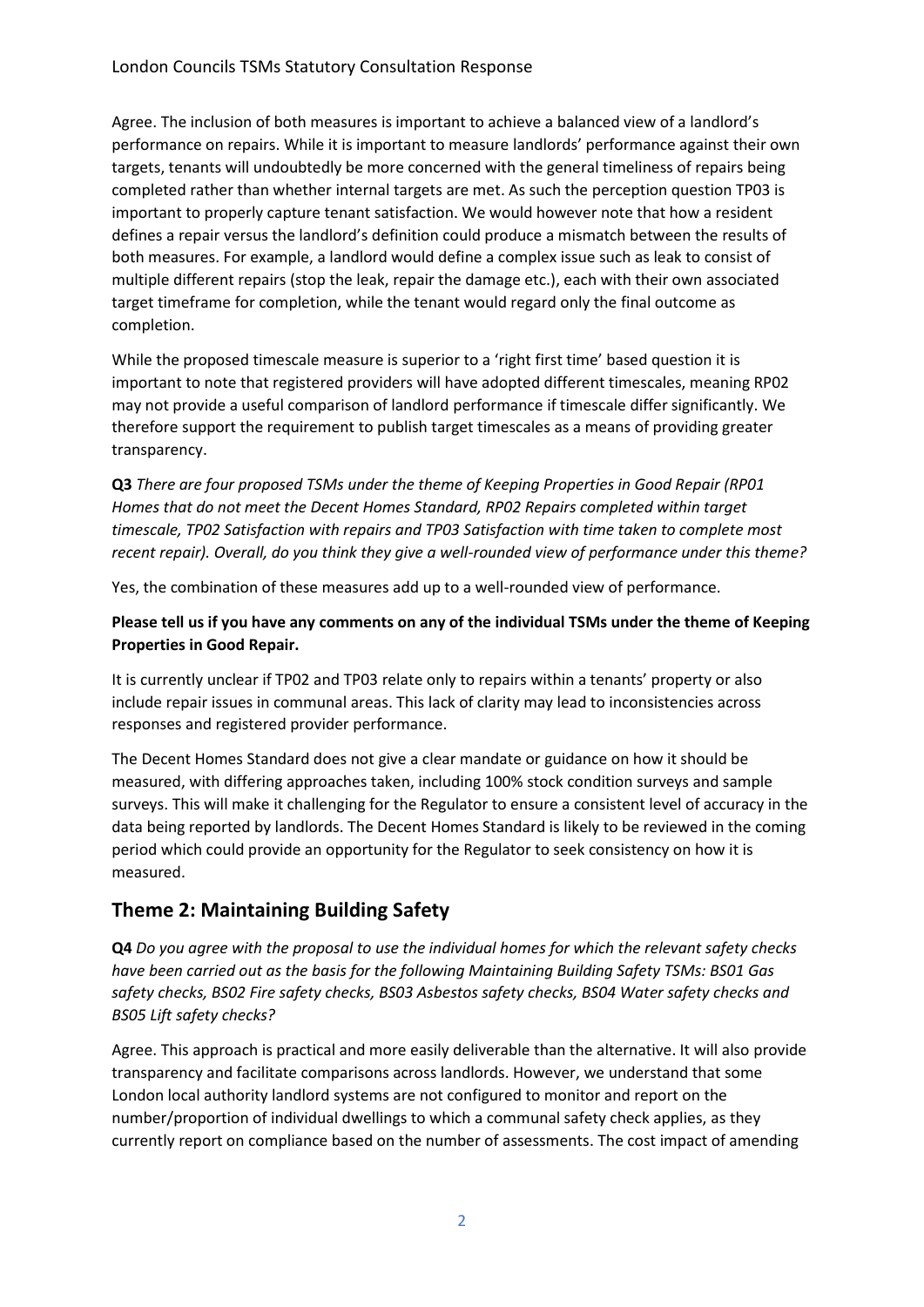systems and reporting and reconfiguring existing system data is likely to be significant for these landlords.

**Q5** *There are six proposed TSMs under the theme of Maintaining Building Safety (BS01 Gas safety checks, BS02 Fire safety checks, BS03 Asbestos safety checks, BS04 Water safety checks, BS05 Lift safety checks and TP04 Satisfaction that the home is well maintained and safe to live in). Overall, do you think they give a well-rounded picture of performance under this theme?*

Yes. The proposed TSMs cover all the key safety compliance areas, with the exception of electrical safety and we would support its addition once government work in this area has concluded.

#### **Please tell us if you have any comments on any of the individual TSMs under the theme of Maintaining Building Safety.**

As currently phrased TP04 covers two separate elements, asking the tenant whether they believe their property is both 'safe to live in' and 'well-managed'. This could lead to answers based around maintenance issues rather than building safety. Given that this set of TSMs is focused on building safety, we would suggest that an amendment to the question as follows to make it clear that the measure relates to perceptions of safety: "*Thinking specifically about the building you live in … How satisfied or dissatisfied are you that your landlord provides a home that is safe for you to live in?*"

# **Theme 3: Effective Handling of Complaints**

**Q6** *Do you agree with the proposal that TP11 Satisfaction with the landlord's approach to handling of complaints is measured by a perception survey?*

Agree. We accept the case made by the regulator that a perception survey on complaints is a preferable measure to transactional survey for reasons of both sample size and the need to take a wider view of tenant attitudes that just formal complaints. Most landlords will already conduct transactional surveys on complaints, using a perception method will therefore help arm landlords with a more complete view of tenants' views on complaints.

However, as the question is currently put we are concerned that the data gathered may not provide a well-rounded view as relatively few respondents will have recent experience of making a complaint. Given that the similar TSM on repairs has a qualifying question we would suggest that the same approach is taken with complaints for consistency. This could be done by adding a qualifying question along the lines "Has your landlord considered a complaint from you in the past 12 months?" prior to TP11. We appreciate the regulator's view that many tenants will have experienced issues with their landlord but fallen short of making a formal complaint and will therefore have a valid view on this question. As such complaint will be need to defined in a broader sense in order to captures these views

**Q7** *There are four proposed TSMs under the theme of Effective Handling of Complaints (CH01 Complaints relative to the size of the landlord, CH02 Complaints responded to within Complaint Handling Code timescales, TP11 Satisfaction with the landlord's approach to handling of complaints and TP12 Tenant knowledge of how to make a complaint). Overall, do you think they give a wellrounded picture of performance under this theme?*

Yes. We believe a balanced consideration across these four measures will be necessary to gain a well-rounded view of landlord performance on complaints. It is important to emphasise that the total number of complaints in isolation is not an indicator of poor landlord performance, especially where higher numbers are the result of a more accessible and transparent complaints process.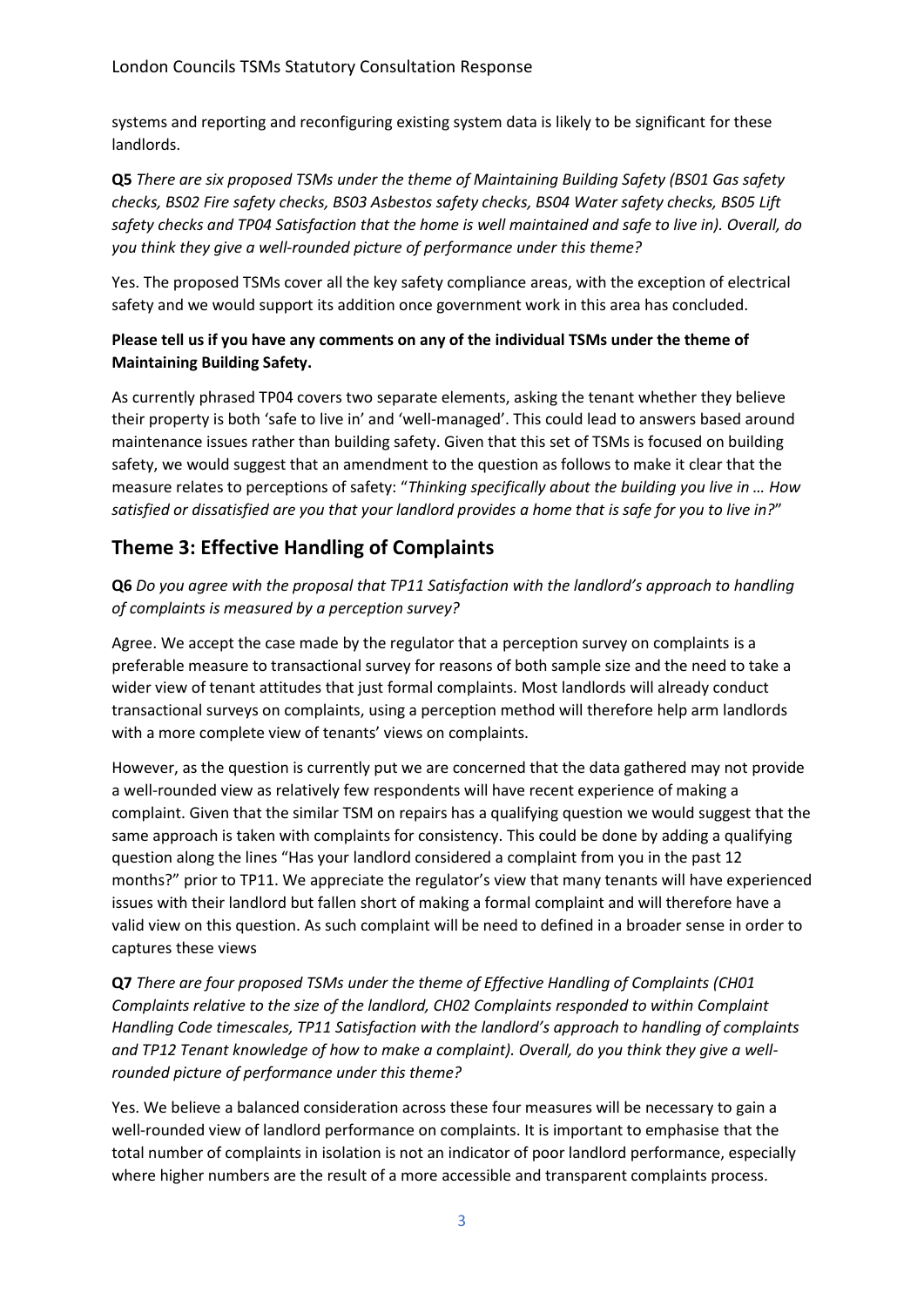Considering the number of complaints in concert with the measures on tenant satisfaction and knowledge of the complaints process is essential for overcoming this.

### **Please tell us if you have any comments on any of the individual TSMs under the theme of Effective Handling of Complaints.**

Local authority landlords offer a complex and diverse range of services to their tenants, including homelessness services, housing allocation and support services, all of which can be subject to complaints. To ensure the regulator is comparing like with like we suggest a definition of a consistent set of service areas relating only to those complaints that would fall under the remit of the Housing Ombudsman Service.

# **Theme 4: Respectful and Helpful Engagement**

**Q8** *There are three proposed TSMs under the theme of Respectful and Helpful Engagement (TP05 Satisfaction that the landlord listens to tenant views and acts upon them, TP06 Satisfaction that the landlord keeps tenants informed about things that matter to them and TP07 Agreement that the landlord treats tenants fairly and with respect). Overall, do you think they give a well-rounded picture of performance under this theme?*

Yes. We believe that taken together these are good suite of measures to capture landlord performance in relation to respectful and helpful engagement.

**Please tell us if you have any comments on any of the individual TSMs under the theme of Respectful and Helpful Engagement.**

No further comments.

### **Theme 5: Responsible Neighbourhood Management**

**Q9** *For the TSM relating to satisfaction with the neighbourhood, we have presented a lead proposal and an alternative option. Do you agree with the lead proposal that TP09 is Satisfaction that the landlord makes a positive contribution to neighbourhoods?*

No- I don't agree with either option (please explain and tell us your suggestion for an alternative TSM)

As local authority landlords London boroughs have a clear responsibility for neighbourhood management, and it is right that their performance in this area is measured. However accurately doing so presents significant challenges due to the complex role of landlords in managing neighbourhoods. Multiple organisations and agencies are responsible for separate aspects of neighbourhood management, meaning it can be difficult for a tenant to clearly understand what aspect of the neighbourhood is the landlord's responsibility and what is beyond their control.

The level of influence a landlord has over neighbourhood management also varies significantly, depending on the nature of the landlord's business (including whether it is a housing association, local authority, or other provider), the stock profile and the number of properties owned in an area. Equally the definition of a neighbourhood is likely to vary considerably across different geographies, making proper comparison of performance under this measure difficult.

The alternative option proposed by the regulator is likely to receive some support due to its familiarity as a question from the STAR framework for perception surveys. However, this question lacks any focus on the landlord's direct actions and therefor does not meet the aims of the White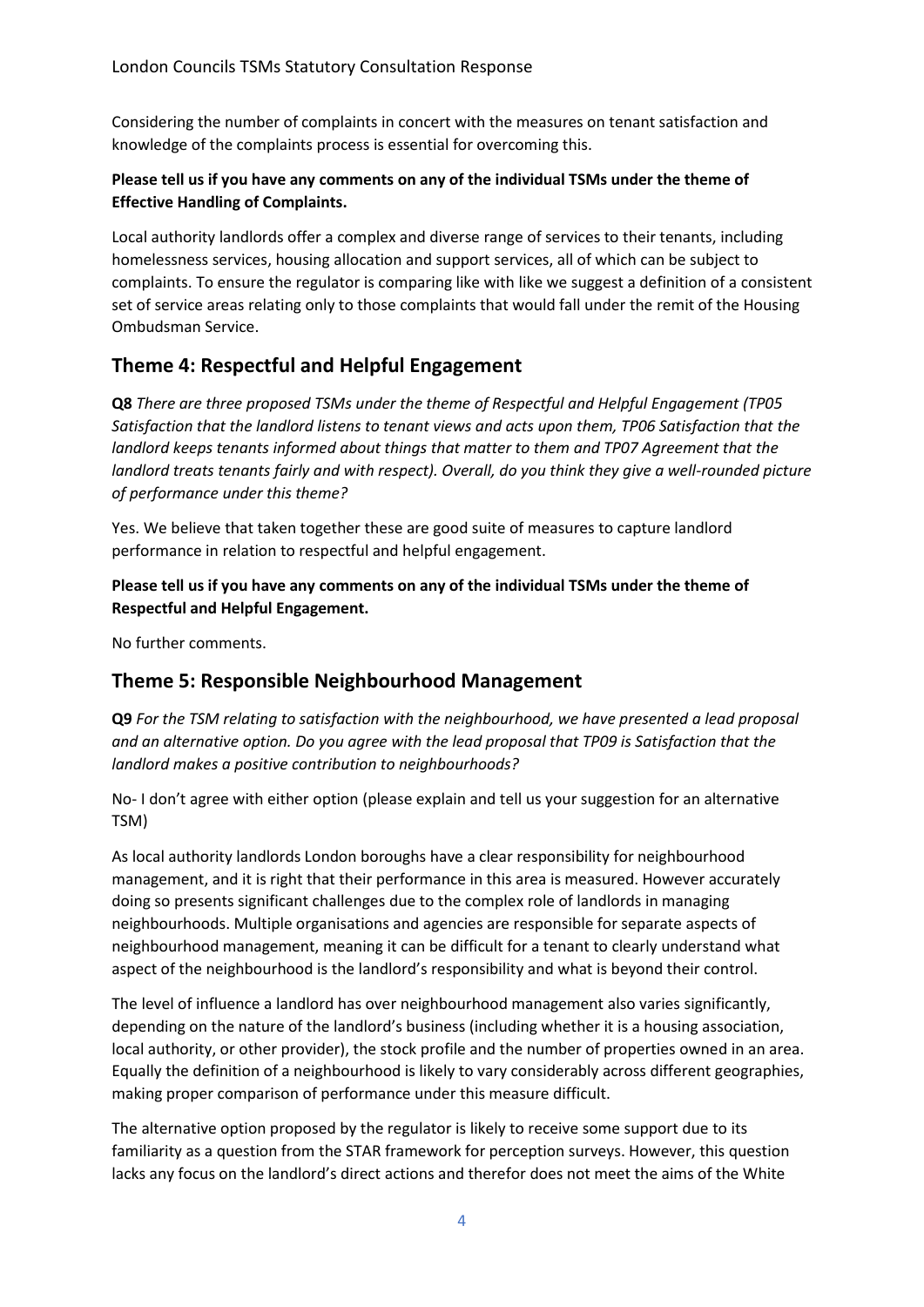Paper and is likely to encourage response based upon a tenant's general feelings towards their neighbourhood, rather than their perception of landlord performance in this area.

Given these factors we believe it necessary for the question to not only provide a focus on the landlord's contribution but also a recognition that the landlord only has responsibility for and power over certain aspects of neighbourhood management. As such we propose the following amendment to the lead proposal put forward in the consultation document:

'*Thinking about the aspects of your neighbourhood as a place to live that your landlord has control over… How satisfied or dissatisfied are you with the extent to which your landlord makes a positive contribution to your neighbourhood?*'

**Q10** *Do you agree with the proposal that TP10 about satisfaction with the landlord's approach to handling of anti-social behaviour is measured by a perception survey?*

Agree. Anti-social behaviour is a key concern of tenants and as set out in the white paper greater transparency is necessary for accountability over landlord performance in this area. At the same time, it is important to note the difficulty in capturing an accurate picture of satisfaction with landlord performance from a perception survey.

Different types of registered landlords will have different roles and responsibilities in relation to antisocial behaviour that may influence tenant perceptions, making it challenging to gather comparable data. Many types of anti-social behaviour require a multi-agency approach to address and whether a tenant is satisfied by the resolution isn't always due to the landlord's approach to the matter. It is important therefore that the regulator takes steps to ensure that responses to this question focus on the landlord's approach to handling anti-social behaviour, rather than a tenant's general perception of it.

Similarly to the complaints and repairs TSM we would suggest the addition of a qualifying question, such as "Have you reported ASB to your landlord in the last 12 months?" to help ensure responses give an accurate measure of landlord performance rather than general perceptions.

In addition tenant interpretation of what constitutes anti-social behaviours may be inconsistent, for example ordinary household noise that is not considered to meet the anti-social behaviour threshold. For improved consistency it may be useful to define anti-social behaviour more clearly in the proposed TSM question.

**Q11** *There are four proposed TSMs under the theme of Responsible Neighbourhood Management (NM01 Anti-social behaviour cases relative to the size of the landlord, TP08 Satisfaction that the landlord keeps communal areas clean, safe and well-maintained, TP09 Satisfaction that the landlord makes a positive contribution to neighbourhoods and TP10 Satisfaction with the landlord's approach to handling of anti-social behaviour). Overall, do you think they give a well-rounded picture of performance under this theme?*

Yes.

### **Please tell us if you have any comments on any of the individual TSMs under the theme of Responsible Neighbourhood Management.**

Regarding the question on keeping communal areas clean, we believe this is an important measure to include, however would raise concerns around tenant understanding of this term and what is included. We would also raise that landlord responsibilities may differ regarding communal areas, particularly where they may not own the freehold of a building, that there may be multiple parties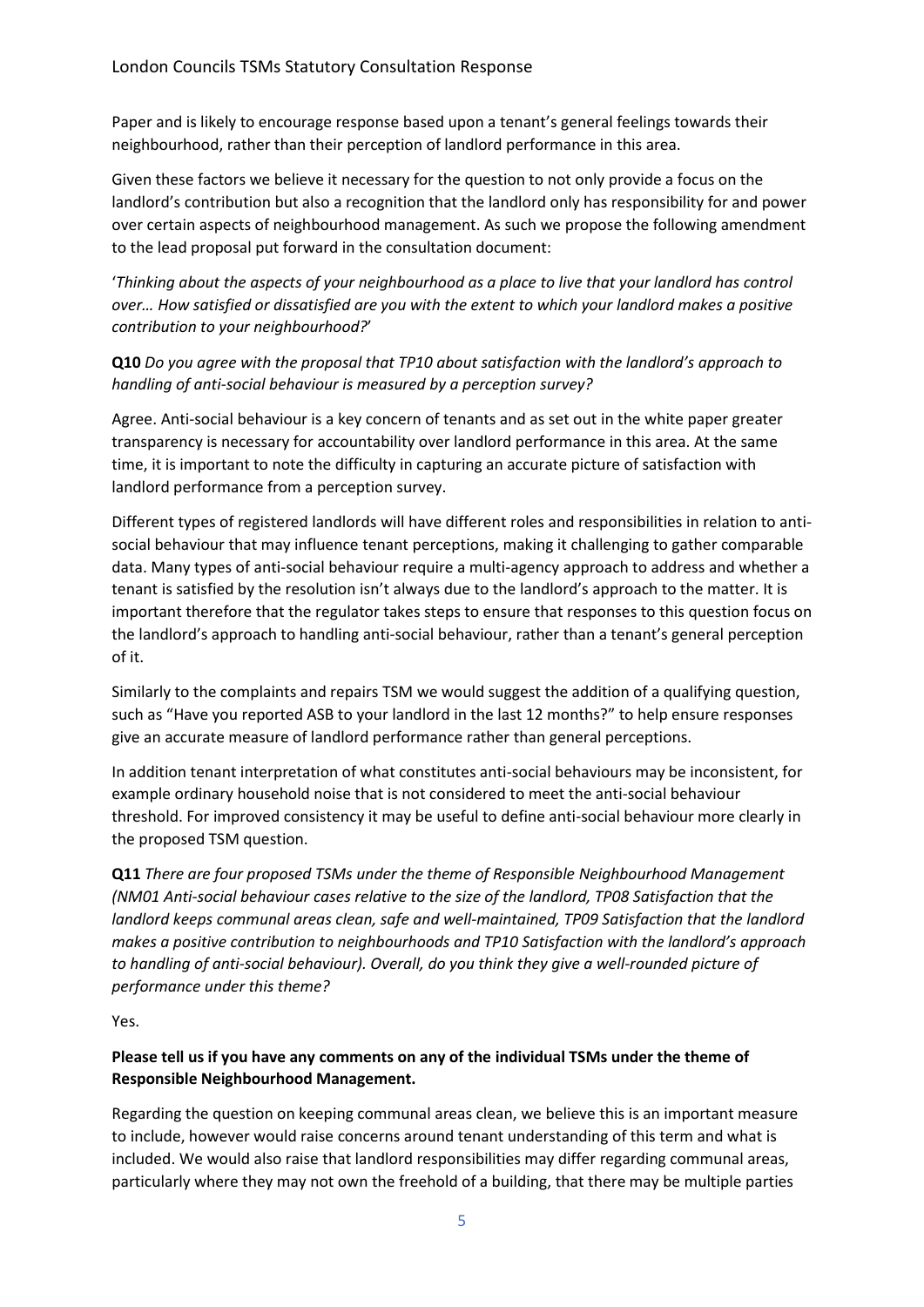with responsibility for maintaining communal areas, and that tenants may not understand who ultimately owns the building. We are supportive of including a qualifying question on whether tenants live in a building with shared areas.

## **Theme 6: TSM Proposals General Approach**

**Q12a** *Please tell us your views on the number of TSMs by selecting one of the following options:*

There is the right number of TSMs in the suite. On balance the number is probably appropriate to ensure the key themes of the white paper are all incorporated.

**Q12b** *Do you think there are any TSMs that should be added to or removed from the final suite of TSMs?*

No. We believe that the proposed TSMs are necessary to properly reflect the spirit of the white paper.

**Q12c** *Overall, do you think the suite of TSMs works well as a whole in providing rounded information to tenants about their landlord's performance?*

Yes. The proposed TSMs are clear and, other than where we have highlighted concerns in our response for the potential for distorted perception (particularly in regard to responsible neighbourhood management), should amount to a balanced view of Landlord performance. Taken together the TSMs provide a view of landlord performance across the all the theme set out in the white paper.

**Q13** *Chapter 9 of the consultation document covers some general requirements that apply to all TSMs, which are addressed in more detail in Annex 2 Tenant Satisfaction Measures: Technical Requirements. These include how providers should collect and report the TSMs, the types of homes that should be included, as well as the time period over which data should be reported. Do you agree with these proposals?*

Agree. The property types to be included are within the scope of the regulator and are those where the registered provider has the greatest role. The proposed time period over which data should be reported is welcome as it aligns with the major of borough's existing reporting arrangements.

We understand the requirement for reporting to take place at a group level but we would suggest where the registered provider holds substantial levels of stock across different geographical areas that the regulator introduces an additional requirement for the publication of a regional breakdown. This is of particular concern for London and other urban areas. Satisfaction in London is typically around ten percentage points lower than in the rest of the country and this is true for all London providers (not just the councils). Without the provision of a regional breakdown the picture of performance in London for a registered provider that hold substantial stock outside of London will be distorted and will not enable their London based tenants to ascertain an accurate performance of their landlord.

**Q14** *We propose to allow providers to choose the most appropriate survey collection method (e.g., postal, by phone, online etc.) to obtain data for the tenant perception measures TP01-TP12. Do you agree with this proposal?*

Agree. Providing landlords with flexibility to select the most appropriate survey collection method for their tenants is essential to ensuring the broad range of tenant experience is captured. Different survey methods will be appropriate for engaging with different tenant types, for example response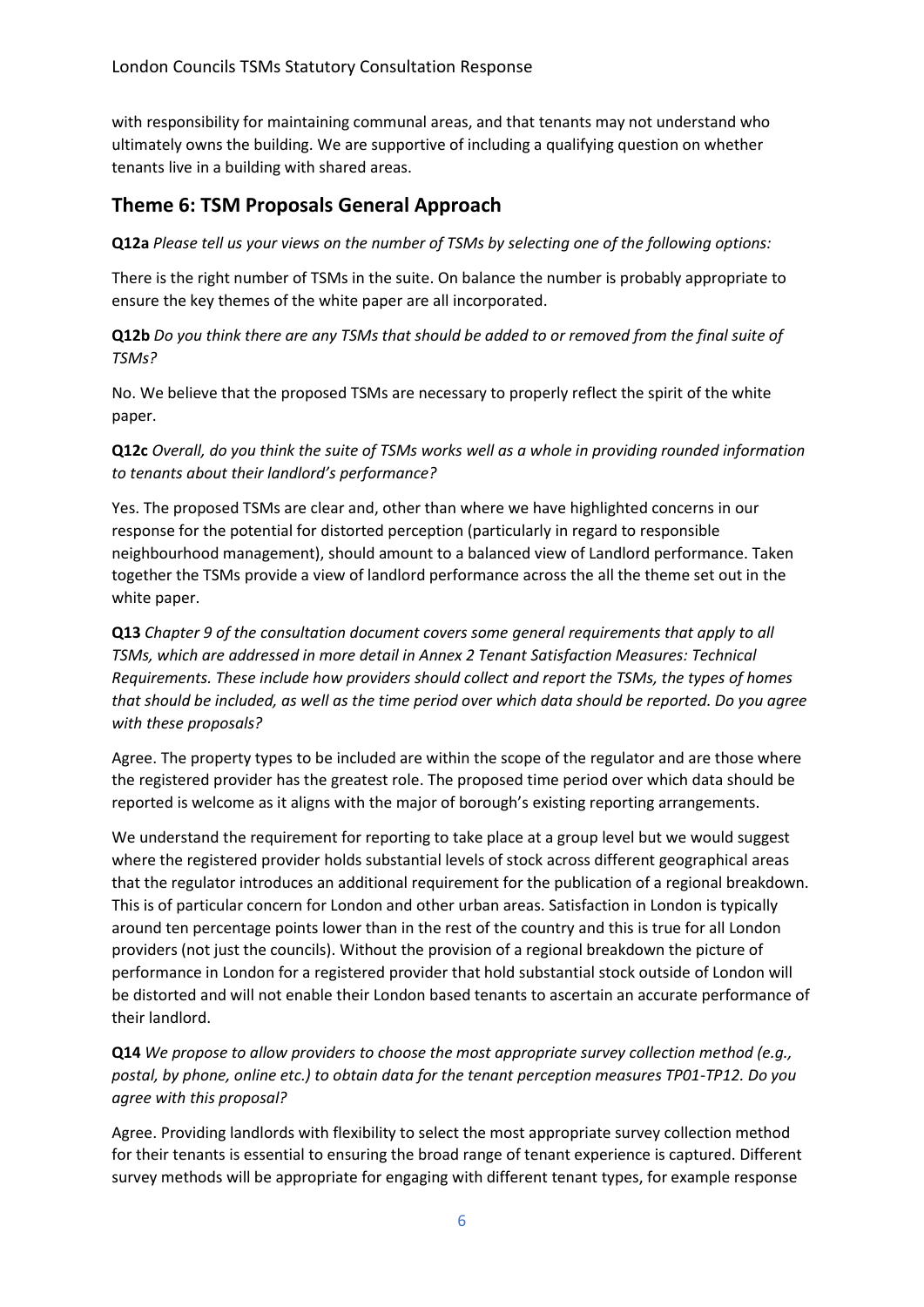rates will be higher for younger tenants through online channels while older and vulnerable tenants tend to have a preference for telephone and face to face engagement.

We acknowledge that this flexibility does allow the potential for 'gaming' the system when certain survey methods produce more favourable responses but emphasise the importance of the requirement for providers to publish a summary of the methodology used. Where significant variation in Landlord performance amongst their peers becomes apparent we hope the regulator will closely scrutinise these methodologies to ensure they are comparing like with like.

**Q15** *Chapter 10 of the consultation document covers some requirements that apply to the TSMs which are tenant perception measures (TP01-TP12). These requirements are addressed in more detail in Annex 3 Tenant Satisfaction Measures: Tenant Survey Requirements. The requirements include survey type, survey timing, response options and who is to be surveyed. Do you agree with these requirements?*

Agree. Periodic perception surveys are more likely to be comparable between providers than transactional surveys and will generate better levels of statistical accuracy. The proposed survey timings are reasonable and the requirements regarding who is to be surveyed are aligned with existing regulatory requirements.

**Q16** *We propose to tailor our TSM requirements for registered providers that own fewer than 1,000 relevant homes. This includes not requiring them to submit TSM data to the regulator, allowing them to collect and report TSMs annually according to a reporting year other than 1 April to 31 March and allowing them to undertake a census tenant perception survey. Do you agree with this approach?*

Agree. Not requiring smaller providers to submit TSM data to the RSH is in line with other regulatory reporting requirements and is therefore appropriate and proportionate. Achieving statistical accuracy will be more difficult to achieve for smaller providers, making a census survey option appropriate in these cases.

**Q17** *Chapter 13 of the consultation document covers our proposed guidance about the submission of information to the regulator in relation to the TSMs, which is set out in more detail in Annex 4. This includes generally not using TSM information as a source of regulatory intelligence in isolation, but rather as information we may take into account alongside other sources. Do you agree with this proposed approach?*

Agree. The regulator should take into account the wider context within which social landlords operate. Considering the TSMs in isolation may not necessarily be indicative of a larger issue or failure to meet the regulatory standards and it is important that the regulator considers a range of information and sources in its regulatory activities.

#### **Q18** *Do you agree with our conclusions in the draft Regulatory Impact Assessment?*

We do not yet have any evidence of the genuine cost implications for London local authority landlords of the new regulatory framework as our members have not yet been able to conduct their own impact assessment. As such we are unable to answer whether we agree with the conclusions of the draft Regulatory Impact Assessment.

In order to be effective the TSMs need to be deliverable and not pose a significant administrative burden to registered providers. Most London social landlords are already measuring many of the proposed TSMs but there will nevertheless be significant cost implication to ensuring compliance with the new framework. This comes in the context of intensifying cost pressures on London local